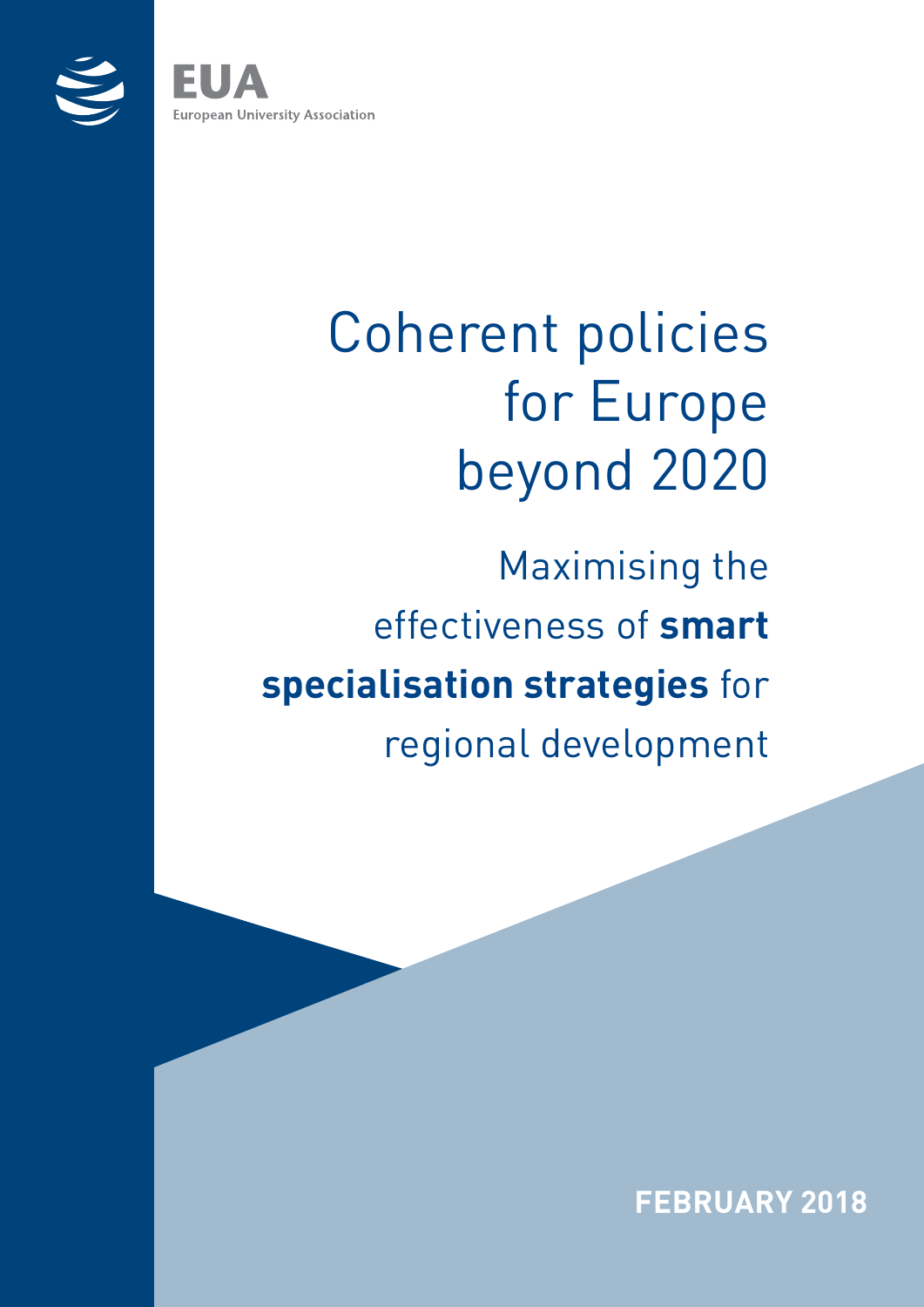### Coherent policies for Europe beyond 2020: maximising the effectiveness of smart specialisation strategies for regional development

There is clear evidence that Research and Innovation Strategies for Smart Specialisation (RIS3) have been a useful tool in developing innovation ecosystems in many regions in Europe. European and national policy-makers, the university sector and many other stakeholders are currently taking stock of past achievements in RIS3 strategies with a view to defining the priorities for the post-2020 period. This is a crucial moment for the EU to fully unlock the potential of all regions by building on the positive effects of this approach. Universities have an essential role to play in this process as they educate and supply highly-skilled graduates to all sectors of the regional economy and perform ground-breaking research, promising or leading to disruptive innovation. In order to maximise the effectiveness of RIS3 strategies in developing regional innovation ecosystems, it is important to fully capitalise on tangible and intangible assets that universities offer for the benefit of culture, society and the economy of their regions.

Based on the outcomes of the EUA workshops on regional innovation, EUA and its Expert Group on Research and Innovation Strategies for Smart Specialisation have developed key messages aimed at maximising the effectiveness of RIS3 strategies for regional development in the post-2020 period. In addition, this document builds on **EUA's funding paper** (May 2017) and EUA's recommendations for the next Framework Programme for Research and [Innovation](http://eua.be/Libraries/publications-homepage-list/eua-next-framework-programme-for-research-and-innovation-(fp9)) (November 2017).

#### **Key success factors**

#### **1** Investing in human talent and skills to ensure enduring innovation

• There is a need to focus more on human talent as it is indispensable for change to occur. Universities have a unique institutional profile that provides an essential link between education, research and innovation. Investing in even stronger links between these three sides of the "knowledge triangle" will support the development of human talent, which is the key success factor for innovation.

#### Enhancing the strategic involvement of universities in regional innovation ecosystems **2**

• Universities have proven to be a powerful network builder and strategic partner that plays a critical role in regional innovation ecosystems. To ensure the greatest impact, universities should be fully engaged in the "entrepreneurial discovery process" that brings together all relevant actors in developing the regional innovation ecosystem.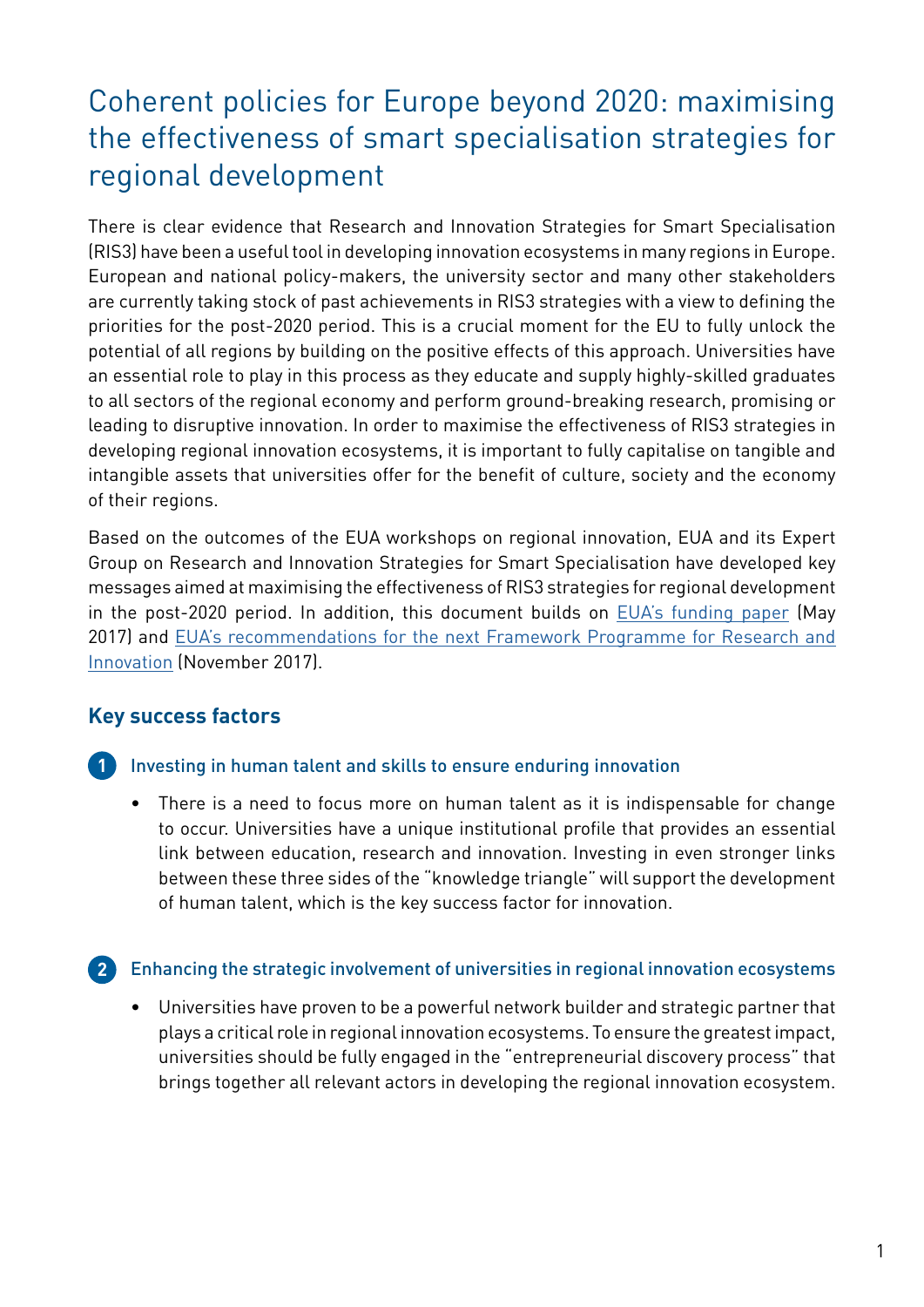- Innovation and research are deeply interlinked. Therefore, an appropriate balance between fundamental, user-oriented basic research and applied research is crucial to ensure the diversity in knowledge creation and to balance disruptive and evolutionary innovation activities, which are fundamental for the long-term adaptability of regional economies.
- The strategic involvement of universities in the process of the design and implementation of RIS3 strategies should be introduced as an ex-ante conditionality for the use of European Structural and Investment Funds to support R&I.

#### Promoting the engagement of all EU regions without compromising excellence **3**

- Less economically developed regions tend to be less innovative as a result of limited investment in R&I capacity to date. Targeted funding should be provided to ensure a wider engagement of emerging excellent scientists from less-developed regions in successful collaborative research teams, e.g. by expanding the existing instruments such as Horizon 2020 Teaming, Twinning and ERA Chairs, as well as by reinforcing new initiatives such as the ERC Visiting Fellowship.
- Closing the innovation gap among regions cannot be fully achieved without the investment of national funds. Public commitment to R&I at the regional level, coming both from EU and national authorities, is paramount and should be mutually reinforcing investments. In this regard, a priority is to tackle excessive complexity that leads to lack of efficiency and waste of resources. Different incentive mechanisms should be put in place to motivate governments to invest appropriately in R&I at the regional and national levels, also beyond the structural funding timeframe.

#### Strengthening collaboration to induce innovation at the regional level **4**

- RIS3 strategies are proving most effective where there is strong cooperation between public authorities, universities, enterprises and civil society, both at the strategic design level as well as at the implementation level. A range of mechanisms that provide opportunities for policy-makers, researchers and entrepreneurs to interact and collaborate in the long-term should be developed. There is also a need for continuous political support to ensure strong and enduring cooperation.
- Collaboration should be reinforced not only within but also among regions. There are already many good examples of effective RIS3 in both long-standing EU states and more recent accession countries. Existing platforms that showcase RIS3 initiatives across Europe should be further expanded with a view to sharing good practice in research and innovation activities in various thematic fields.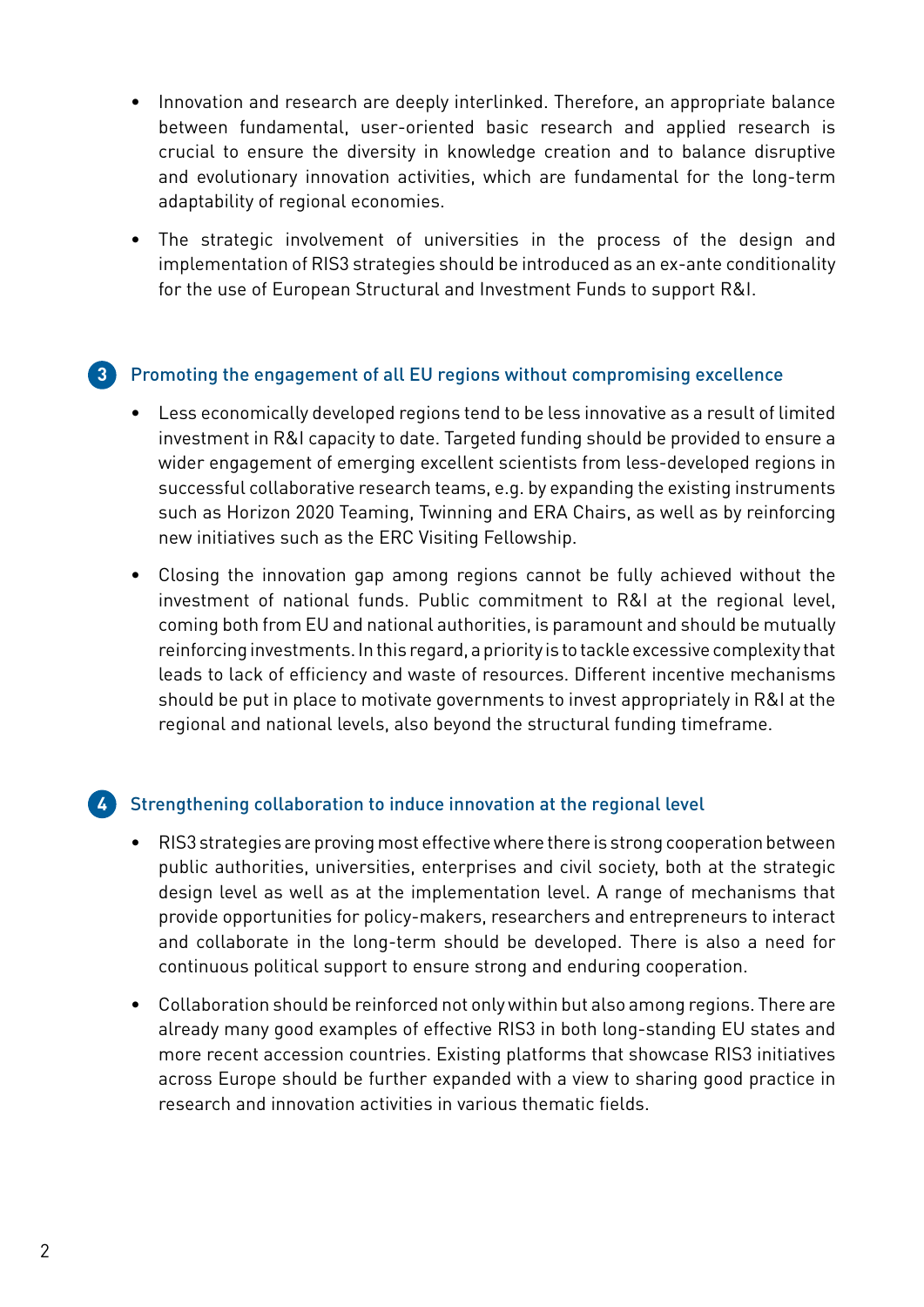#### Reinforcing synergies and multi-level governance **5**

- Universities are among the most competitive beneficiaries of EU funds for R&I, contributing to regional development to a very large extent. In order to increase the impact of their activities in all the regions, there is a need for better compatibility and interaction between regional, national and European programmes for R&I. The synergetic use of funds can only be achieved with higher levels of strategic and practical alignment of different policies and administrative simplification of funding instruments.
- An effective multi-level governance system is also a significant factor for the success of RIS3 initiatives across Europe. Unfortunately, coherent strategic governance and administrative procedures that link regional, national and European levels are not always evident. Therefore, EUA suggests that a comprehensive and joined-up multilevel approach, which fully takes into consideration the principle of subsidiarity, should be one of the *ex-ante* conditionalities for the use of the European Structural and Investment Funds (ESIF).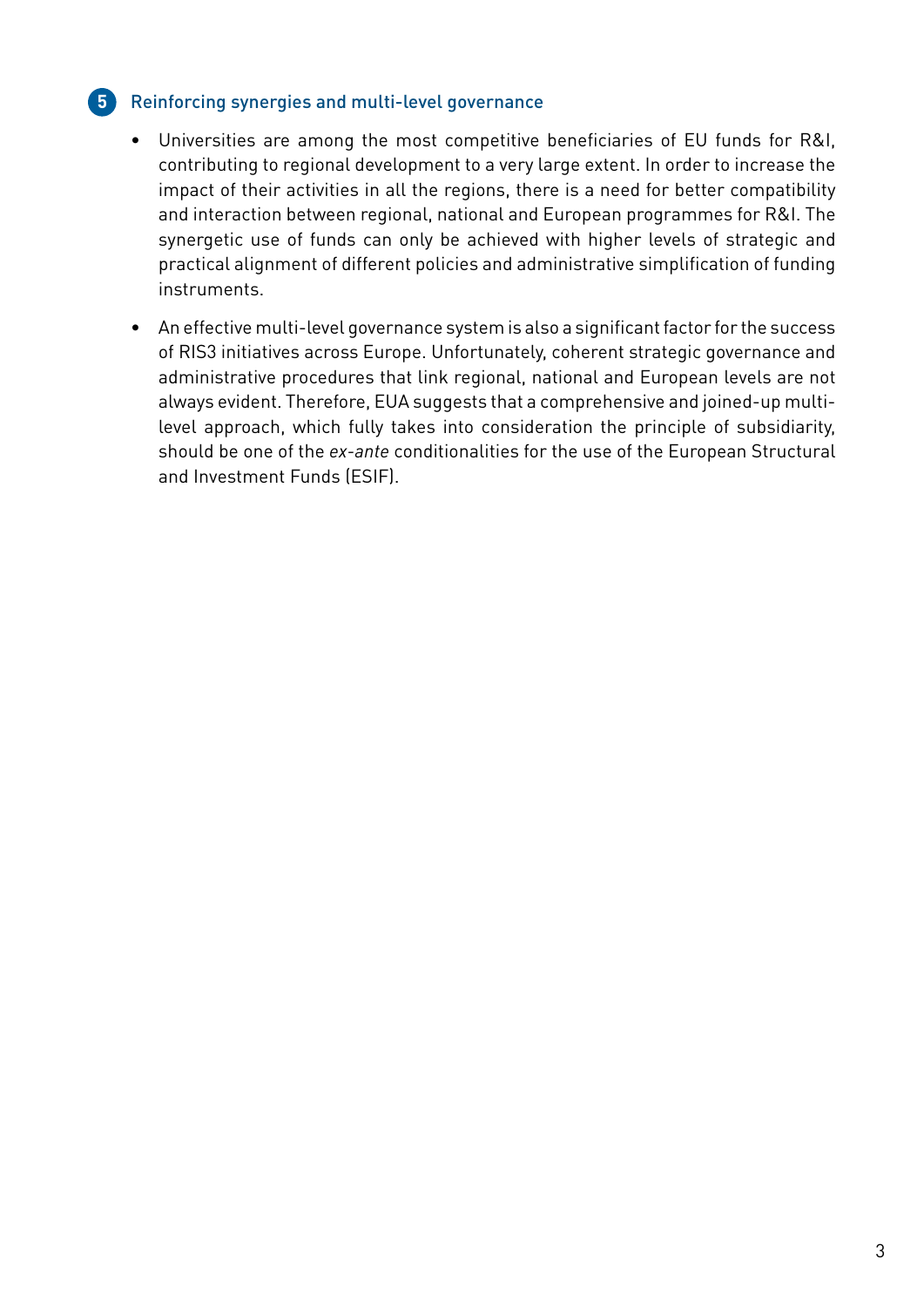### Rational and analysis

The objective of this policy position is to present key success factors proven to be successful in maximising the effectiveness of RIS3 strategies for regional development, including universities as key contributors, with a view to the negotiations of the next Multiannual Financial Framework. These key factors emerge from successful RIS3 strategies across Europe showcased by a number of universities and other R&I stakeholders at the EUA workshops on regional innovation in [Poland](http://eua.eu/activities-services/events/event/2016/10/13/default-calendar/workshop-on-universities-as-motors-of-innovation-in-central-and-eastern-europe?tab=presentations) (2016) and in [Estonia](http://eua.eu/activities-services/events/event/2017/10/17/default-calendar/eua-ris3-workshop?tab=presentations) (2017). The position also provides recommendations for further actions relevant to policy-makers at regional, national and European levels.

EUA has identified the following key success factors: (1) investing in human talent and skills to ensure enduring innovation, (2) enhancing the strategic involvement of universities in regional innovation ecosystems, (3) promoting the engagement of all EU regions without compromising excellence, (4) strengthening collaboration to induce innovation at the regional level, and (5) reinforcing synergies and multi-level governance.



#### *Figure 1. Key success factors to maximise the effectiveness of RIS3 strategies from the university point of view*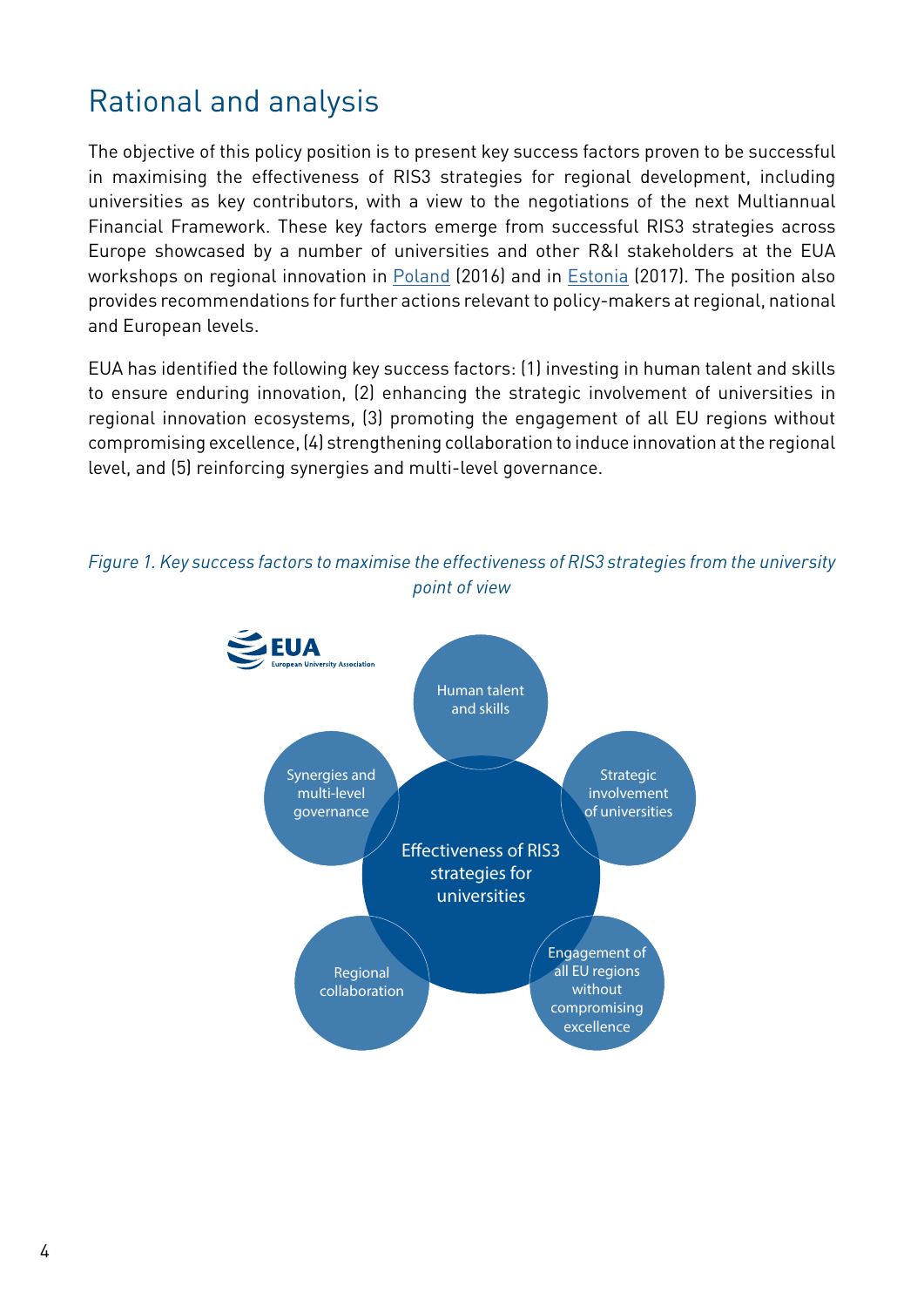#### **1. Investing in human talent and skills to ensure enduring innovation**

The fundamental driver of any innovation process is the human factor. Innovative ideas are born thanks to people with the skills and abilities necessary to understand and address the needs of society. Physical infrastructures are necessary to build capacity for innovation, but are not sufficient for change to occur. Investment in human talent is thus essential to spark, take forward and catalyse long-term innovation.

Universities have an essential role in developing, attracting and retaining human talent in the regional innovation ecosystem. This is because they have a unique institutional profile that provides an essential link between education, research and innovation (the so-called "knowledge triangle"). One of their core activities is to educate future change-makers who enter the job market and enrich the human resources of public and private organisations of all shapes and sizes. They not only provide curricula in different thematic areas, but also develop general skills, problem-solving capacity and stimulate the entrepreneurial spirit. They play a crucial role in adapting regions to the new opportunities emerging from global trends such as digitalisation the artificial intelligence, as they can upskill and reskill people when new technologies change labour markets and the way we work. However, the role of universities cannot be reduced only to talent creation. Their ability to attract and retain students, as well as talented academic and research staff is also crucial for regional development and should be fully exploited. Investing in even stronger links between education and research will support the development, attraction and retention of human talent which is a pre-requisite for long-term innovation.

#### **2. Enhancing the strategic involvement of universities in regional innovation ecosystems**

There is increasing recognition across Europe that universities are a vital partner for regions in the design, implementation and impact assessment of regional development strategies. Many RIS3 initiatives of top-performing innovative regions show that universities are a critical component of regional innovation ecosystems. As shown in Figure 2, they contribute to regional development in various ways, such as enhancing regional innovation through their research activities, playing a crucial role in human capital and business development, as well as improving social equity.

However, there are still many regions that have not fully seized the opportunity of enhancing the collaboration with universities. In order to better leverage the benefits that universities bring to regional development across Europe, regions should embrace the relevance of the university sector for RIS3.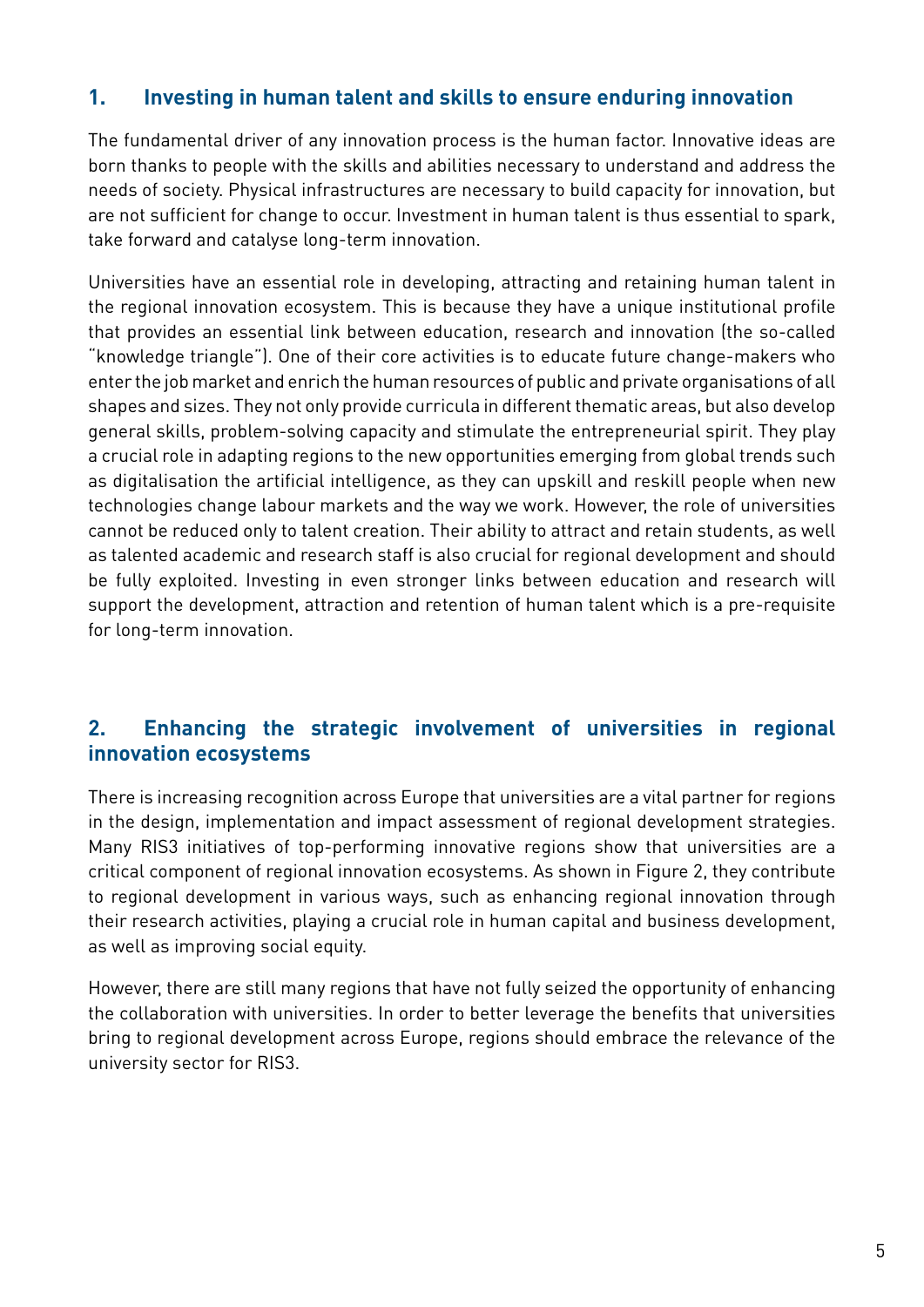#### *Figure 2. Relevance of the university sector for regional innovation ecosystems – a multitude of possibilities*



*Source: P. Haring Bolívar, 'Fostering regional competitiveness – why and how to build up enduring partnerships?', EUA Annual Conference, Antwerp, 16-17 April 2015, based on: European Commission, 'Connecting Universities to Regional Growth: A Practical Guide', September 2011*

The analysis of Anna Valeroa and John Van Reenen presented in ["The Economic Impact](http://www.eua.be/Libraries/nrc-activities/valero-amp-mimeo-2016_the-economic-impact-of-universities---evidence-from-across-the-globe.pdf)  [of Universities: Evidence from Across the Globe"](http://www.eua.be/Libraries/nrc-activities/valero-amp-mimeo-2016_the-economic-impact-of-universities---evidence-from-across-the-globe.pdf) (2016) shows that universities are more connected than ever before to the regional economy, having an important impact on competitiveness and performance of regions. To ensure the greatest impact, universities should be fully engaged in the "entrepreneurial discovery process" that brings together all relevant actors in developing the regional innovation ecosystem. In many regions, too much emphasis has been placed on the role of enterprises. This implies an excessive focus on short-term evolutionary innovation rather than on research as a source of disruptive innovation. As a result, heavy emphasis is given to supporting and incrementally developing existing activities rather than promoting regional diversification, which should be one of the main aims of RIS3. It is important to stress the role of research, encompassing useroriented basic research and applied research, in providing diversity in knowledge creation which is fundamental for the long-term adaptability of a regional economy. This role is not fully covered by innovation in the private sector, which is typically more constrained and short-term oriented. An adequate balance of short-term evolutionary approaches and longterm research-enabled disruptive innovations is key for sustaining innovation ecosystems and will enable regions to minimise the phenomenon known as "middle-income trap", which can emerge after a period of rapid economic growth.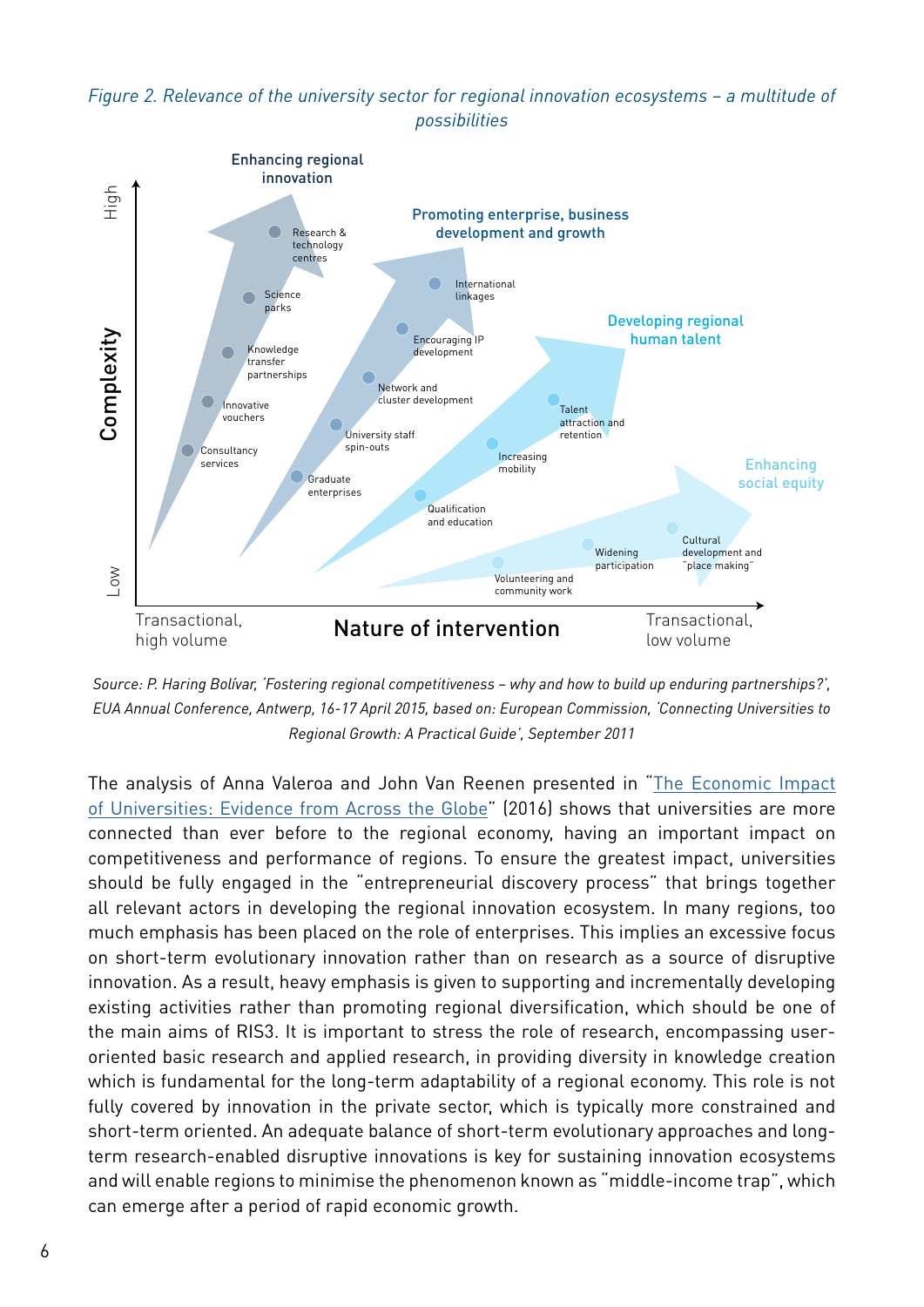The role of universities in supporting regional development is even more important in peripheral regions, which often lack the institutional concentration of core regions. In these regions, universities are asked to play a "capacity-building" role within the regional innovation ecosystem. To perform this role, it is important to ensure that there is mutual understanding between academic researchers and entrepreneurs about their aims and *modus operandi*. To this end, a range of mechanisms that provide opportunities for researchers and entrepreneurs to interact and collaborate should be developed. Some examples have proved to be effective to this aim, e.g. doctoral programmes or doctoral research projects co-financed by universities and companies, the co-design of teaching curricula addressing local needs, the provision of space within university buildings for the location of the R&I activity of SMEs, the set-up of clusters composed of researchers and entrepreneurs in specific areas.

Taking into consideration all the benefits that universities bring to regional development, their strategic involvement in the process of the design and implementation of RIS3 strategies should be introduced as an *ex-ante* conditionality for the use of European Structural and Investment Funds (ESIF) to support R&I. Our view is that regions should be required to include local universities in developing their regional strategies in order to receive EU financial support through ESIF for their planned research and innovation measures.

#### **3. Promoting the engagement of all EU regions without compromising excellence**

According to the 2017 [European Innovation Scoreboard](http://ec.europa.eu/growth/industry/innovation/facts-figures/scoreboards_en) and [Regional Innovation Scoreboard](http://ec.europa.eu/growth/industry/innovation/facts-figures/regional_en), the EU's overall innovation performance is slowly improving, but the discrepancies across Europe remain high. Less economically developed regions still lag behind other areas of Europe in terms of R&I investment and innovation outputs. They often lack the institutional concentration of top-performing regions, face the fragmentation of research systems and the difficulties to connect to the wider R&I community, which have an impact on the participation and use of resources in Horizon 2020 and contribute to brain drain. Many top research actors from less research-intensive regions cannot engage according to their potential, and Europe as a whole loses out on their excellent ideas. If Europe wants to raise its overall research and innovation capacity, the catching-up process of less-developed regions should be widely supported.

As proposed in [EUA's position paper on the next Framework Programme for Research](http://eua.be/Libraries/publications-homepage-list/eua-next-framework-programme-for-research-and-innovation-(fp9))  [and Innovation,](http://eua.be/Libraries/publications-homepage-list/eua-next-framework-programme-for-research-and-innovation-(fp9)) supplementary funding should be provided to ensure a wider engagement of emerging excellent scientists from less-developed and lower performing regions in successful collaborative research teams. The expansion of the existing instruments, such as Horizon 2020 Teaming, Twinning and ERA Chairs, as well as the reinforcement of new initiatives such as the ERC Visiting Fellowship programme, combined with the maintenance and promotion of high quality standards will contribute to the development of regions that are not yet as advanced as others on the development curve. The EU should also continue to simplify rules for participation and reduce the administrative burden of EU funding applications with a view to engage a wider range of beneficiaries, for example, applying the same accounting and audit standards on eligible costs across H2020 and structural funds instruments.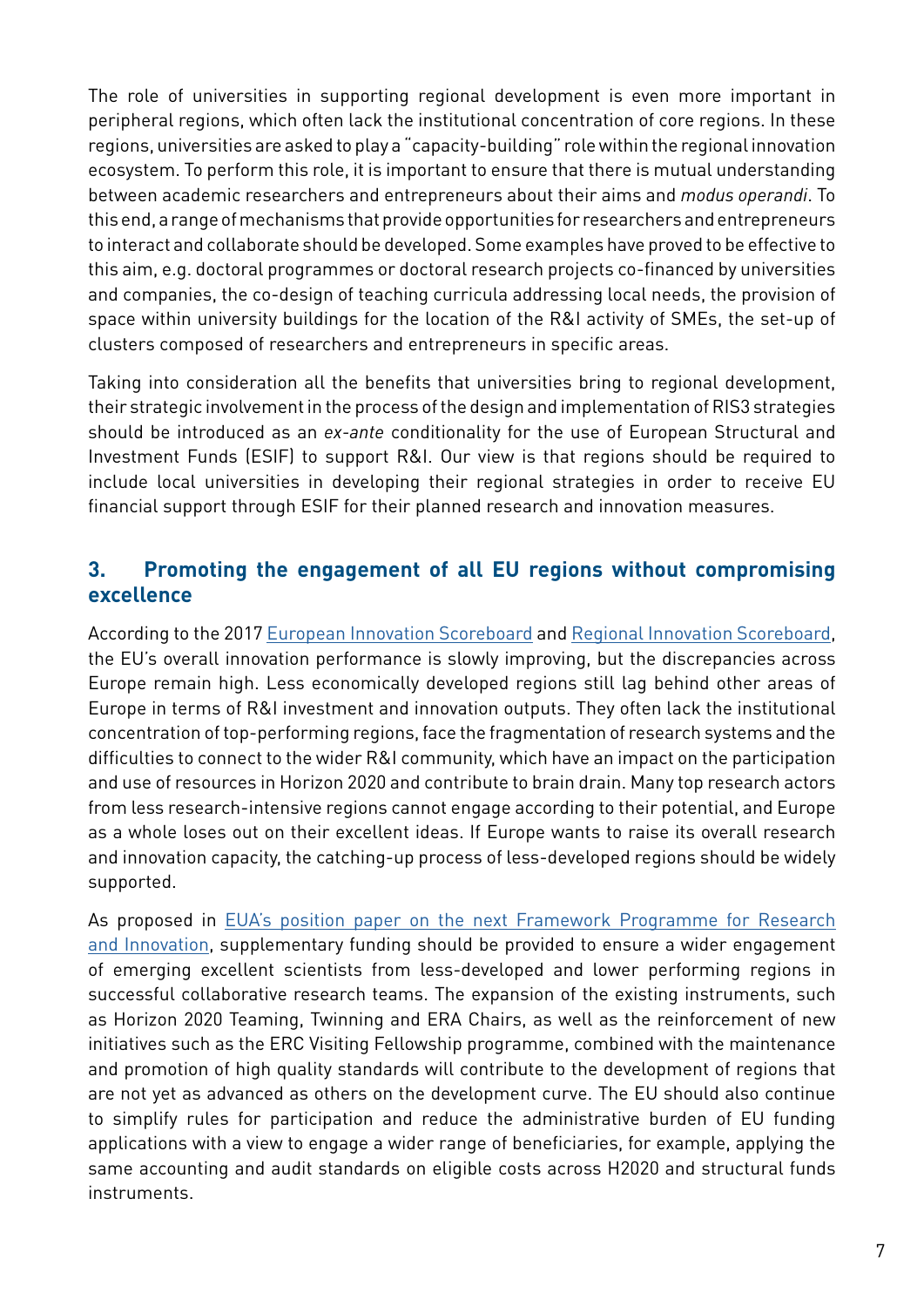Furthermore, closing the innovation gap among regions cannot be achieved without the investment of national funds. During the years of the crisis, some European countries have reduced national research funding programmes while simultaneously pushing universities to secure funding from European programmes. It is, however, important to stress that EU funds are meant to reinforce the investment in R&I by national, regional and local governments and should be considered as a way to complement, rather than substitute national funds. Public commitment to R&I at the regional level, coming both from EU and national authorities, is paramount and should be mutually reinforcing investments. In this regard, a priority is to tackle excessive complexity that leads to lack of efficiency and waste of resources. In this context, incentive mechanisms should be developed to motivate governments to invest appropriately in R&I at the regional level, and beyond the structural funding timeframe.

#### **4. Strengthening collaboration to induce innovation at the regional level**

The major novelty of RIS3 is that it is a place-based policy that is highly dependent on regional conditions. For this reason, it is very difficult to provide a one-size-fits-all RIS3 model. However, successful RIS3 initiatives across Europe share a common denominator, i.e. intensive dialogue between different regional stakeholders, including universities, public authorities, businesses and civil society. In order to help regions leverage their RIS3 strategies, platforms for dialogue and action bringing together all relevant stakeholders should be put in place, along with focused oversight groups that include meaningful university representation. Success also requires sustained political support to ensure strong and enduring cooperation among relevant stakeholders in regional innovation.

Furthermore, strong collaboration within a region contributes to increasing a region's responsiveness to changes in its innovation ecosystem, and indeed to drive positive changes, particularly related to newly emergent areas. Continuous dialogue amongst all relevant players should be pursued in order to assess and update innovation programmes, both at the strategic design level, as well as at the implementation level. This is essential to the "entrepreneurial discovery" in which many universities take the lead at the regional level.

Collaboration should be reinforced not only within, but also among regions. There are already many good examples of effective RIS3 in both long-standing EU states and more recent accession countries. Existing platforms that showcase RIS3 initiatives across Europe should be further expanded with a view to sharing good practice in research and innovation activities in various thematic fields. Examples of such initiatives are the [European Commission's](http://s3platform.jrc.ec.europa.eu/s3-thematic-platforms)  [thematic Smart Specialisation Platforms](http://s3platform.jrc.ec.europa.eu/s3-thematic-platforms) on agri-food, industrial modernisation and energy, which could be further expanded by setting up platforms for other areas of common interest, e.g. health, digitalisation, artificial intelligence. The platforms could also serve as a basis for the development of a central database of RIS3 initiatives in Europe to facilitate future initiatives and entries to existing collaborations, as well as to enhance dissemination of outcomes of past and ongoing projects. Another example of a platform for inter-regional collaboration is the [Territorial Connections](http://www.cpu.fr/wp-content/uploads/2017/10/Territorial-connections-new-version.pdf) action, a joint initiative of France, Germany and Poland.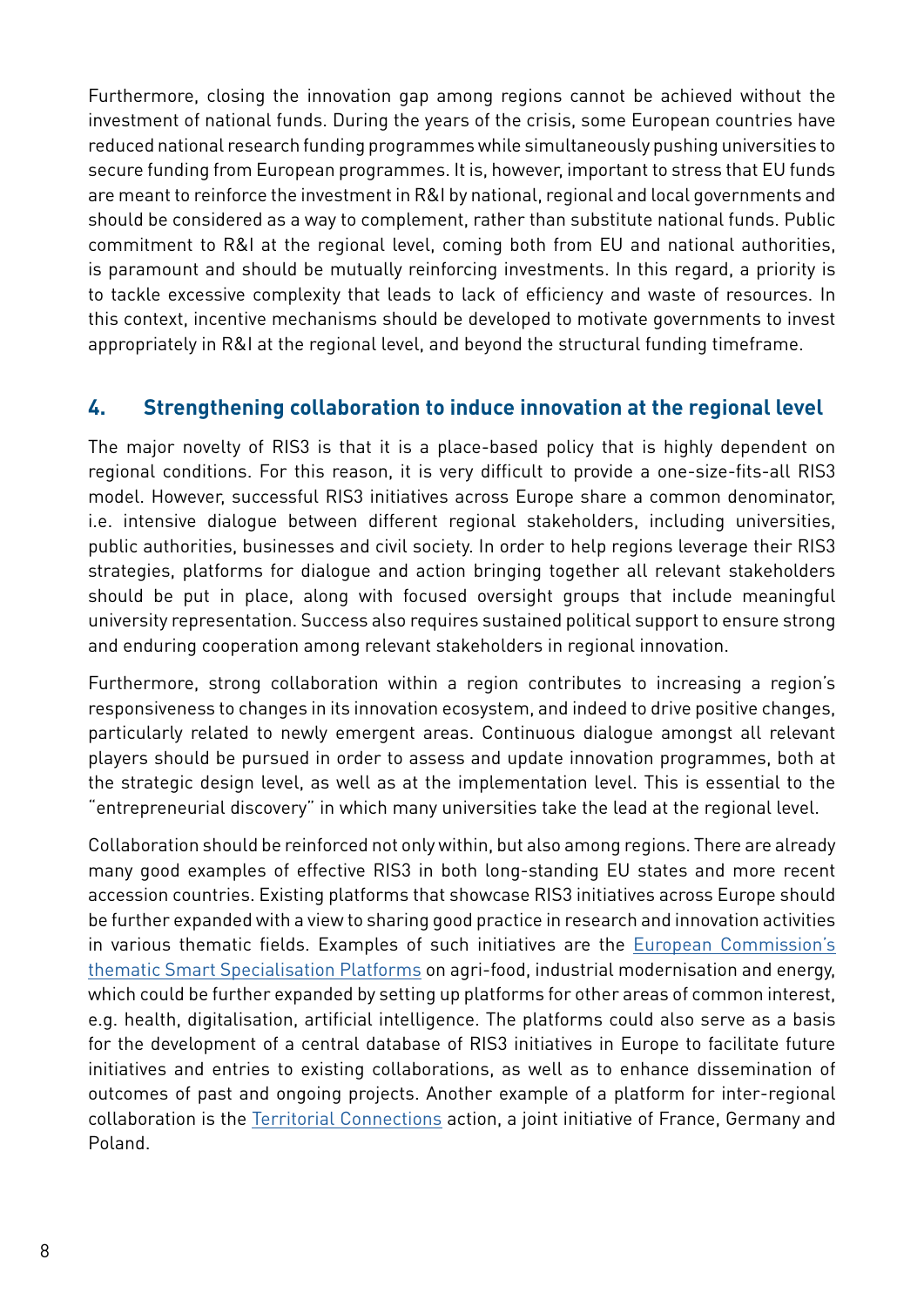#### **5. Reinforcing synergies and multi-level governance**

Universities are among the most competitive beneficiaries of EU funds for R&I, contributing to regional development to a very large extent. In many top-performing innovative regions, the impact of university-based activities has been increased where there is a clearly structured policy linkage between different funding instruments for R&I. In order to spread this positive model to other regions there is a need for better compatibility and interaction between regional, national and European programmes for R&I, including the ESIF, the Framework Programmes for Research and Innovation and the European Fund for Strategic Investments. Diverse funding mechanisms and instruments should be combined to better contribute to regional R&I performance.

As proposed in [EUA's position paper on the next Framework Programme for Research and](http://eua.be/Libraries/publications-homepage-list/eua-next-framework-programme-for-research-and-innovation-(fp9))  [Innovation](http://eua.be/Libraries/publications-homepage-list/eua-next-framework-programme-for-research-and-innovation-(fp9)), one example could be to use the ESIF to endow the Seal of Excellence under Framework Programmes with a budget to support top-ranked, geographically-balanced collaborative consortia, in order to provide higher value for investment for member states and help reduce costs of unsuccessful research proposals that scored above the threshold. In order to address the complexities in the combined use of different funds, there is also a need for further harmonisation and administrative simplification of regulations. It is also important to note that synergy needs to be addressed systematically. Re-shaping and providing greater flexibility of the use of cohesion policy funds in Europe could be a pilot for such efforts. Additional flexibility could also bolster interregional cooperation.

An effective multi-level governance system is also a significant factor for the success of RIS3 initiatives across Europe. Unfortunately, coherent strategic governance and administrative procedures that link regional, national and European levels are not always evident. Therefore, EUA suggests that a comprehensive and joined-up multi-level approach, which fully takes into consideration the principle of subsidiarity, should be one of the *ex-ante* conditionalities for the use of ESIF. This means, in practice, that regions, with the support of national and European authorities, should set out how they will address regional, national and EU policy goals in an integrated way when implementing their RIS3 strategies.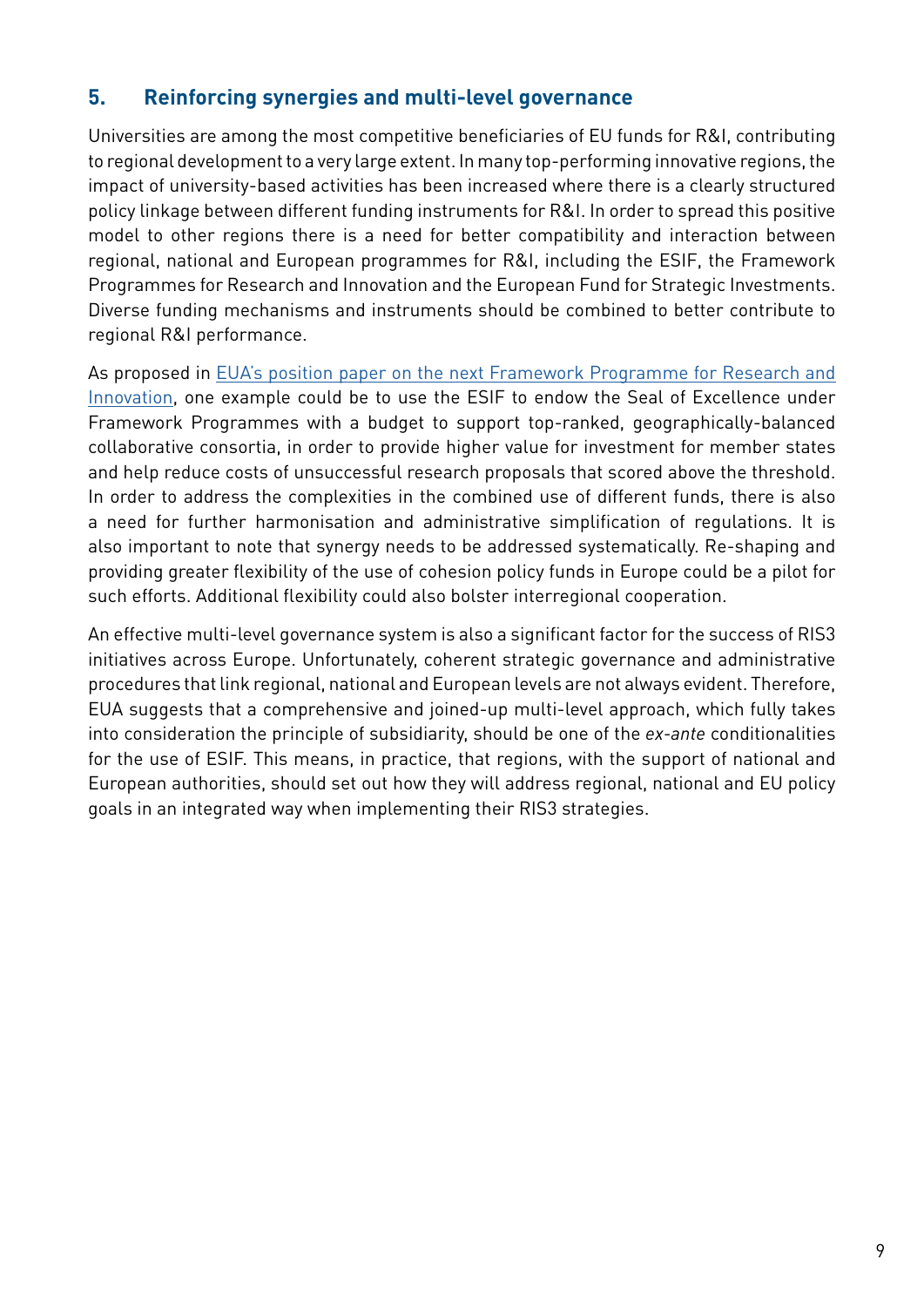### Case studies

These case studies were presented at the EUA workshops on regional innovation in [Poland](http://eua.eu/activities-services/events/event/2016/10/13/default-calendar/workshop-on-universities-as-motors-of-innovation-in-central-and-eastern-europe?tab=presentations)  (2016), hosted by the University of Warsaw, and in [Estonia](http://eua.eu/activities-services/events/event/2017/10/17/default-calendar/eua-ris3-workshop?tab=presentations) (2017), hosted by the University of Tartu.

(1) The following case studies show, in particular, how investment in human talent and skills can ensure long-term innovation:

The **University of Tartu** in Estonia established a strong corporate partnership programme between the university, local authorities and companies. In order to better respond to the needs of a dynamically developing region and to nurture the "entrepreneurial spirit" at the University of Tartu, the "entrepreneurial university" programme was launched to develop creativity and entrepreneurship in students through new courses and intellectual team work (UT Idea Lab). The [case study](http://www.eua.be/Libraries/Workshops/4-volli-kalm.pdf?sfvrsn=0) was presented by Volli Kalm.

"Visual Sweden" is a part of the East Sweden Region's RIS3 strategy, with a focus on visualisation, image analysis and simulation. Its goal is to make the region one of Europe's most attractive innovation environments for visualisation, synthesis and analysis of visual information by 2030. **Linköping University** is one of the central actors in the initiative, providing an important link between education and research by developing necessary skills, as well as attracting world-class experts to the region and retaining them. The [case study](http://www.eua.be/Libraries/others-events/eua_tartu_liu.pdf?sfvrsn=0) was presented by Jan Axelsson.

The broad mission of the Polish National Centre for Research and Development (NCRD) is to foster collaboration between universities, industry and SMEs and to encourage the commercialisation of research results through industry with a variety of programmes and funding instruments ("from idea to industry"). A significant proportion of NCRD grants goes to consortia, often led by universities, including the **University of Warsaw**. The importance of human talent and skills development is crucial, e.g. through programmes targeted at undergraduate and graduate students that include courses jointly developed by the university and the private sector. The [case study](http://www.eua.be/Libraries/Workshops/5-maciej-chorowski.pdf?sfvrsn=0) was presented by Maciej Chorowski.

#### (2) The following case studies present, in particular, the strategic involvement of universities in regional innovation ecosystems:

Led by **Swansea University** in the United Kingdom, the AgorIP project works with academics, clinicians and industry to turn bright ideas into real-world products and services. AgorIP aspires to enable as much innovation as possible, from a variety of sources such as universities, health bodies or commercial enterprises. With the help of the Welsh Government and EU structural funds, AgorIP aims to create a national asset in the form of a pipeline of commercial opportunities, which will drive cuttingedge research and innovation for Wales' global success. The [case study](http://www.eua.be/Libraries/others-events/richard_davies_ris3_workshop_171017.pdf?sfvrsn=0) was presented by Richard Davies.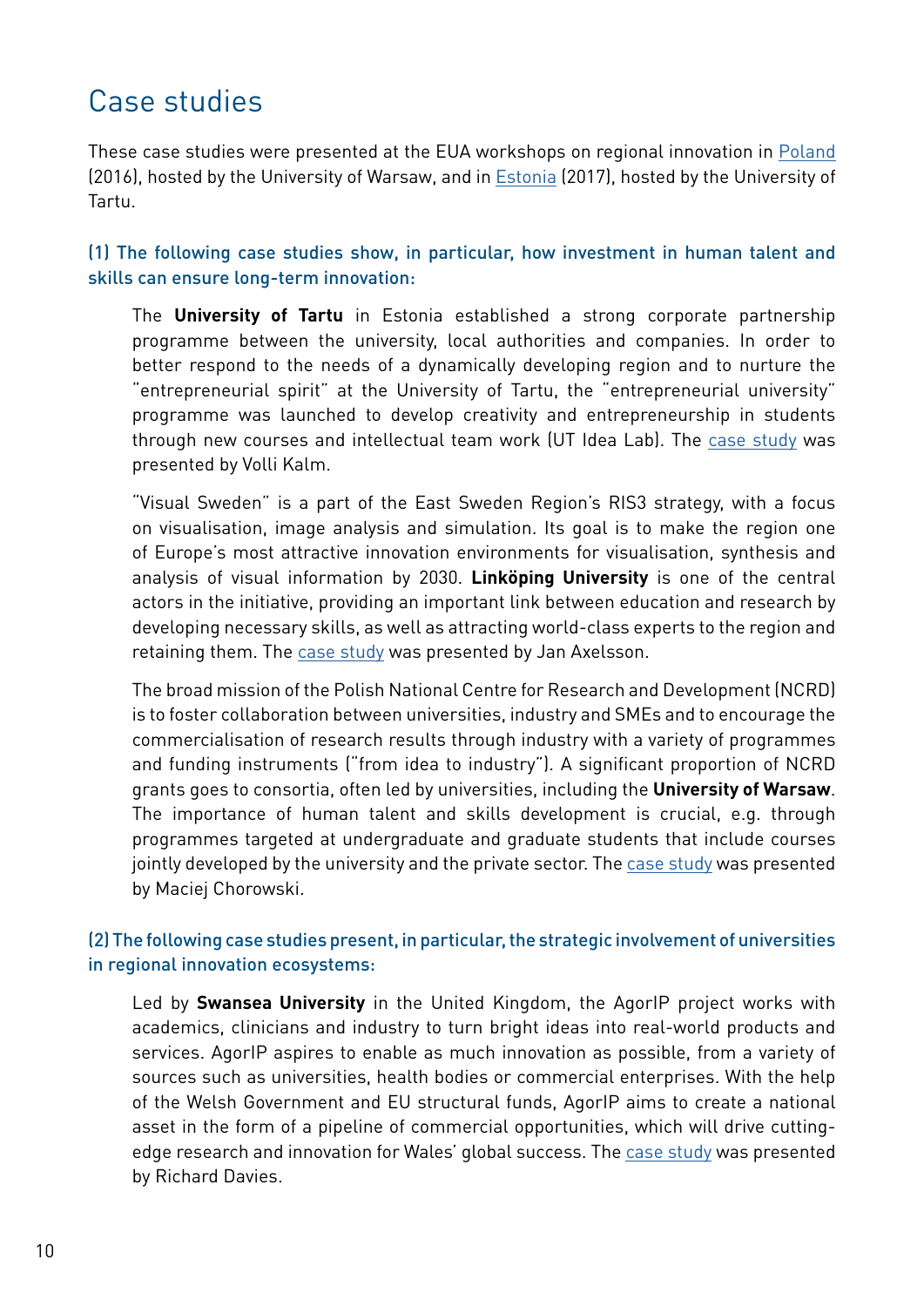The **Technical University of Košice** (TUKE) in Slovakia is an active partner in the governance structure of RIS3 in the region, which is formed by the governments of the Košice Region and Košice City, the regional branches of central government agencies and TUKE. It contributes to the regional innovation ecosystem through the education of highly-skilled graduates and activities in research and development, including patents, technology transfer, spin-offs and start-ups. TUKE also contributed to establishing research infrastructure and a competency centre for knowledge technologies which led to collaborations with multinational companies and small and medium-sized enterprises located in the Košice region and other parts of Slovakia. The case study was presented by Stanislav Kmet.

The aim of the RIS3 strategy for the Helsinki-Uusimaa Region in Finland is to achieve significant improvements in productivity and impact by focusing on five themes: urban cleantech, human healthtech, welfare city, digitalising industry and smart citizen. The spearhead industries for the Helsinki-Uusimaa Region have been recognised after extensive forecasting and strategy processes. **Laurea University of Applied Science**  is one of the key organisations designing and implementing the RIS3 strategy in the Helsinki-Uusimaa Region. The [case study](http://www.eua.be/Libraries/others-events/kyosti_vakevainen_johanna_juselius_tarto_presis_uml.pdf?sfvrsn=0) was presented by Kyösti Väkeväinen and Johanna Juselius.

#### (3) The following case studies demonstrate, in particular, how to promote the engagement of all EU regions:

The **University of Graz** in Austria is an active partner in fostering cross-border cooperation with its neighbouring countries in Southeast Europe. The collaboration activities include bilateral university agreements, teaching and research projects and dedicated programmes for student exchange. The university collaboration is complemented by cross-border business cooperation in areas such as mobility, ecoand healthtech, led by the federal government in Styria. The [case study](http://www.eua.be/Libraries/Workshops/10-peter-riedler.pdf?sfvrsn=0) was presented by Peter Riedler.

The **École Polytechnique Fédérale de Lausanne** in Switzerland has established cooperation with countries in Eastern Europe in order to reinforce their capacity building by retaining and regaining researchers in their countries of origin, such as Croatia, through bi-national agreements. Its goal is to launch the careers of young, highpotential researchers through a tenure track pilot programme funded by Switzerland in order to stimulate strategic research and economically relevant technological innovation and limit the loss of intellectual capital from the country. The [case study](http://www.eua.be/Libraries/Workshops/11-olivier-kuttel.pdf?sfvrsn=0)  was presented by Olivier Kuttel.

The aim of the **International Research Agendas Programme** (IRAP) is to create worldclass research centres in Poland. IRAP calls were set within the 20 Polish RIS3 strategies and open for Teaming beneficiaries. The programme offered significant opportunities for universities, e.g. to collaborate with excellent researchers from abroad and to attract foreign, early career researchers; to transfer best practice and policies in recruitment and IP management; as well as to cooperate with entrepreneurial partners. The [case](http://www.eua.be/Libraries/Workshops/6-maciej-zylicz.pdf?sfvrsn=0)  [study](http://www.eua.be/Libraries/Workshops/6-maciej-zylicz.pdf?sfvrsn=0) was presented by Maciej Żylicz.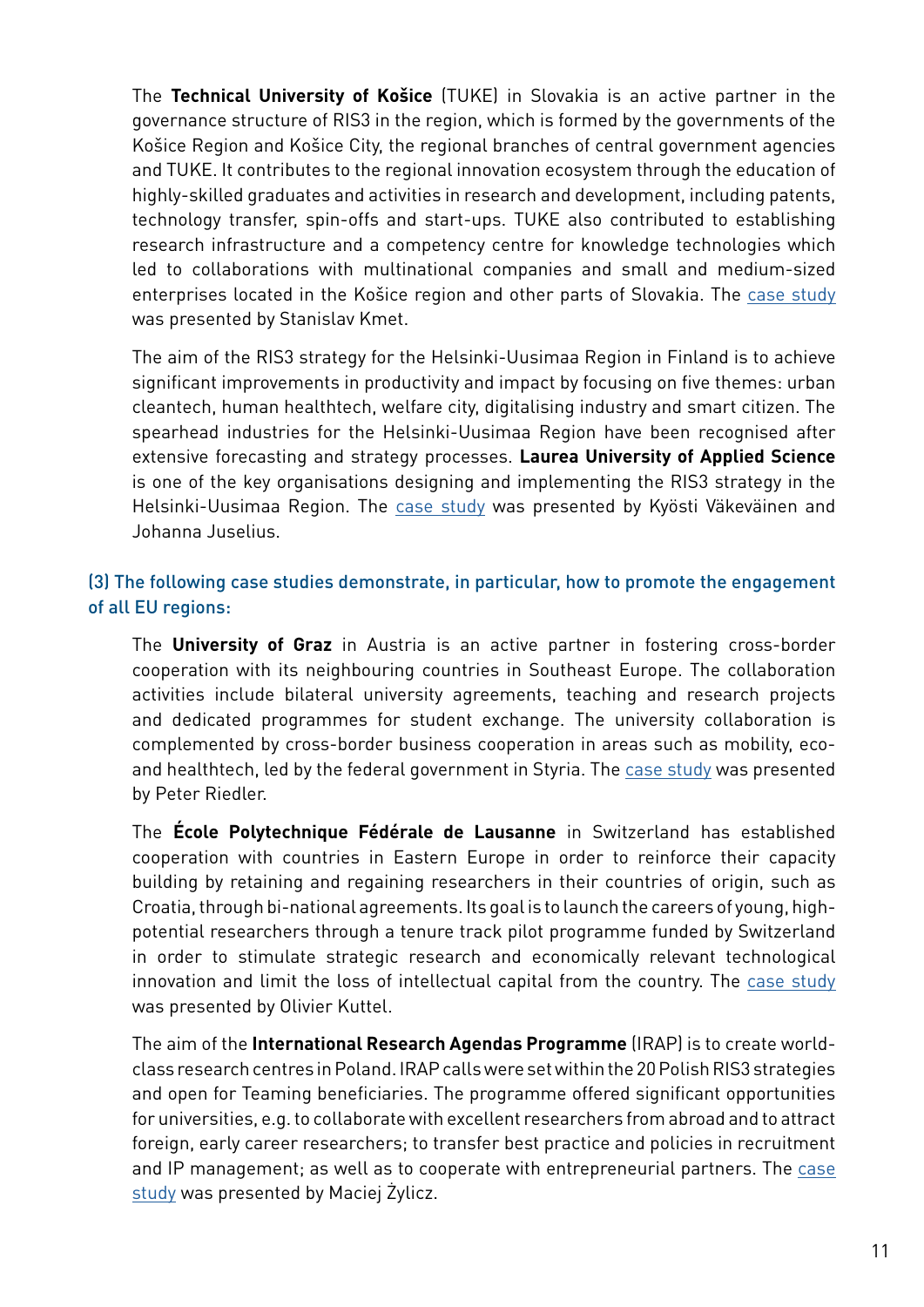#### (4) The following case studies present, in particular, how collaboration and good multilevel governance can induce innovation at the regional level:

The Biovalley, in the Central Ostrobothnia Region in Finland, is the heartland of business and expertise in the chemistry, bioeconomy and mineral economy sectors. In Biovalley, the research and development organisations undertake development work in close cooperation with companies and various organisations representing the interests of those in the region. This regional hub of 24 partners is led by **Kokkola University Consortium Chydenius**, which has a central role in the regional collaboration by facilitating communication among all stakeholders and providing research insight. Its role is also to design and deliver master's programmes and continuing education in relevant fields. The [case study](http://www.eua.be/Libraries/others-events/tanja_risikko_eua_ris3_2017.pdf?sfvrsn=0) was presented by Tanja Risikko.

The **University of Vaasa** is located in the Vaasa region in Finland, one of the largest energy and environmental industry concentrations in the Nordic countries. It actively invests in three collaborative research platforms in collaboration with industry and research partners: 1) Vaasa Energy Business Innovation Centre (VEBIC); 2) DIGITAL ECONOMY for the digitalisation of businesses and innovations; 3) INNOVATION LAB for design thinking, open, user and cross-governmental innovation. The [case study](http://www.eua.be/Libraries/others-events/uva_intro_b171017.pdf?sfvrsn=0) was presented by Jari Kuusisto.

In the South Moravian Region in Czech Republic, cooperation between the regional authorities, their municipalities and universities, particularly **Masaryk University** led to an increase of the region's R&D intensity, reduced unemployment and resulted in numerous collaborative research and innovation projects between universities and companies. The involvement of Masaryk University in the governance structure of the regional RIS3 strategy, side by side with other key stakeholders from the triple helix, proved to be a key success factor in addition to strong, stable political commitment; a strategic focus and orientation towards results; reliable intermediaries and trust among all parties involved. The [case study](http://www.eua.be/Libraries/Workshops/9-petr-chladek.pdf?sfvrsn=0) was presented by Martin Bareš and Petr Chládek.

In 2009, Spain launched "**International Campus of Excellence**" whose goal was to foster public and private strategic partnerships between universities, other research institutions and companies. It also promoted specialisation with a focus on excellence and contributed to the development of regional economic ecosystems, social cohesion and employment. The program was managed by the Ministry of Education in collaboration with the Ministry of Science and Innovation and the support of the Autonomous Communities. The [case study](http://www.eua.be/Libraries/others-events/2017_10_16_ris3-_the_spanish_case_study.pdf?sfvrsn=0) was presented by Jaume Carot.

**Territorial Connections** is a new initiative proposed by the National Rectors' Conferences of France (CPU), Germany (HRK) and Poland (CRASP). Its originality resides in a novel way to leverage the use of RIS3 strategies by reinforcing collaboration of regions with similar priorities. To reinforce the innovation ecosystems' cooperation, special attention is given to the knowledge triangle interfaces. The initiative is expected to create dynamics that take into account rapid changes in knowledge, the need for territories to adapt and co-create more integrated development strategies at the European level. The [case study](http://www.eua.be/Libraries/others-events/2017-10-17-territorial_connections-tartu_v3-0.pdf?sfvrsn=0) was presented by Frédéric Benhamou.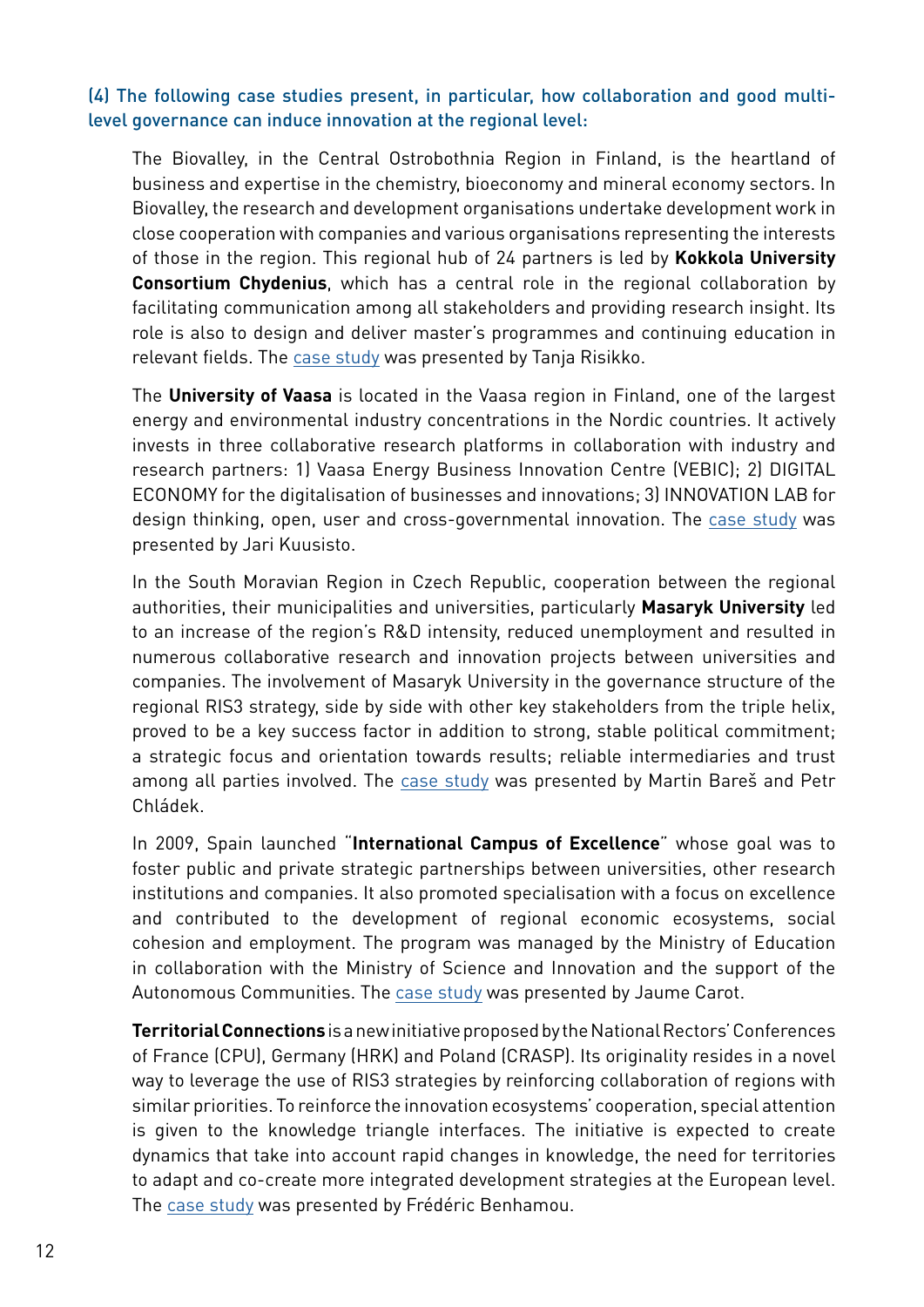#### (5) The following case studies show, in particular, how regions generated added-value through the synergetic use of R&I funds:

Significant capacity building for fundamental research and engineering took place in **Ireland** from 1998 to 2010 through the European Regional Development Fund support and national funding for R&I. Funding allocation was based on four criteria: qualified, local excellence; matching funding from private sources; ability to secure funding from the EU Framework Programme for Research and Innovation; and, collaboration with industry partners. In 2014, Irish research funding was aligned with RIS3 leading to establishment of a number of university-industry research centres; specific technology centres; and a national network of University Technology Transfer Offices situated within a single umbrella group, "Knowledge Transfer Ireland". The [case study](http://www.eua.be/Libraries/Workshops/ray-oneill.pdf?sfvrsn=0) was presented by Ray O'Neill.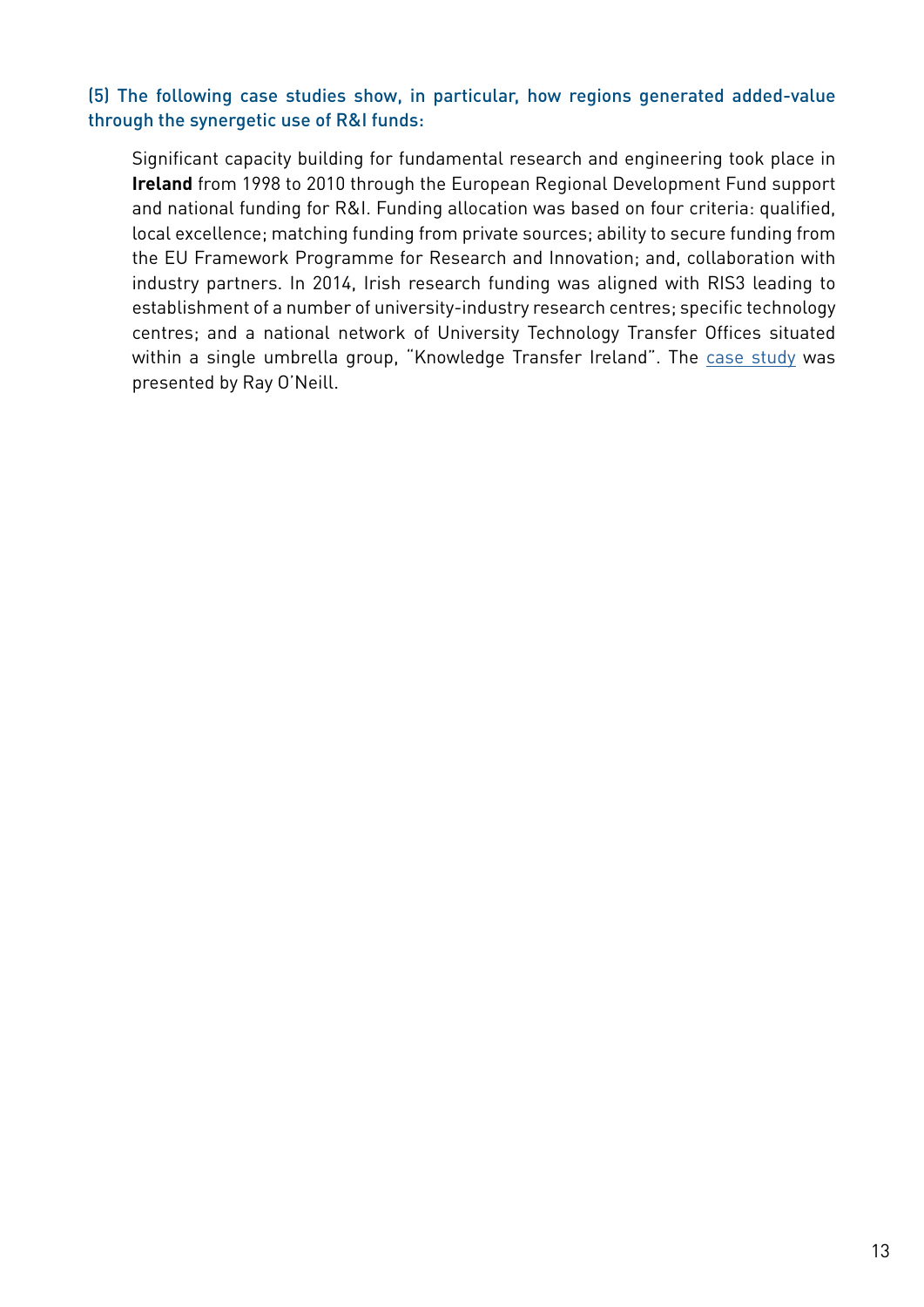## Acknowledgments

EUA would like to thank the EUA-RIS3 Expert Group Members, namely Peter Haring Bolivar (Chair), Ray O'Neill (Vice-Chair), Peter Riedler, Koen De Bosschere, Kostas Gouliamos, Martin Bares, Volli Kalm, Jari Kuusisto, Gilbert Casamatta, László Nádai, Donato Iacobucci, Marcin Pałys, Tudor Prisecaru, Stanislav Kmet, Jaume Carot, Peter Värbrand, John Latham and António M. Cunha, for their contribution in developing this document.

EUA extends its acknowledgements to the Conference of Rectors of Academic Schools in Poland (CRASP), Universities Estonia and Universities Finland, as well as to the University of Warsaw and the University of Tartu for organising and hosting the workshops on regional innovation in Poland (2016) and in Estonia (2017). Special thanks are also due to the workshop speakers for making both events a great success.